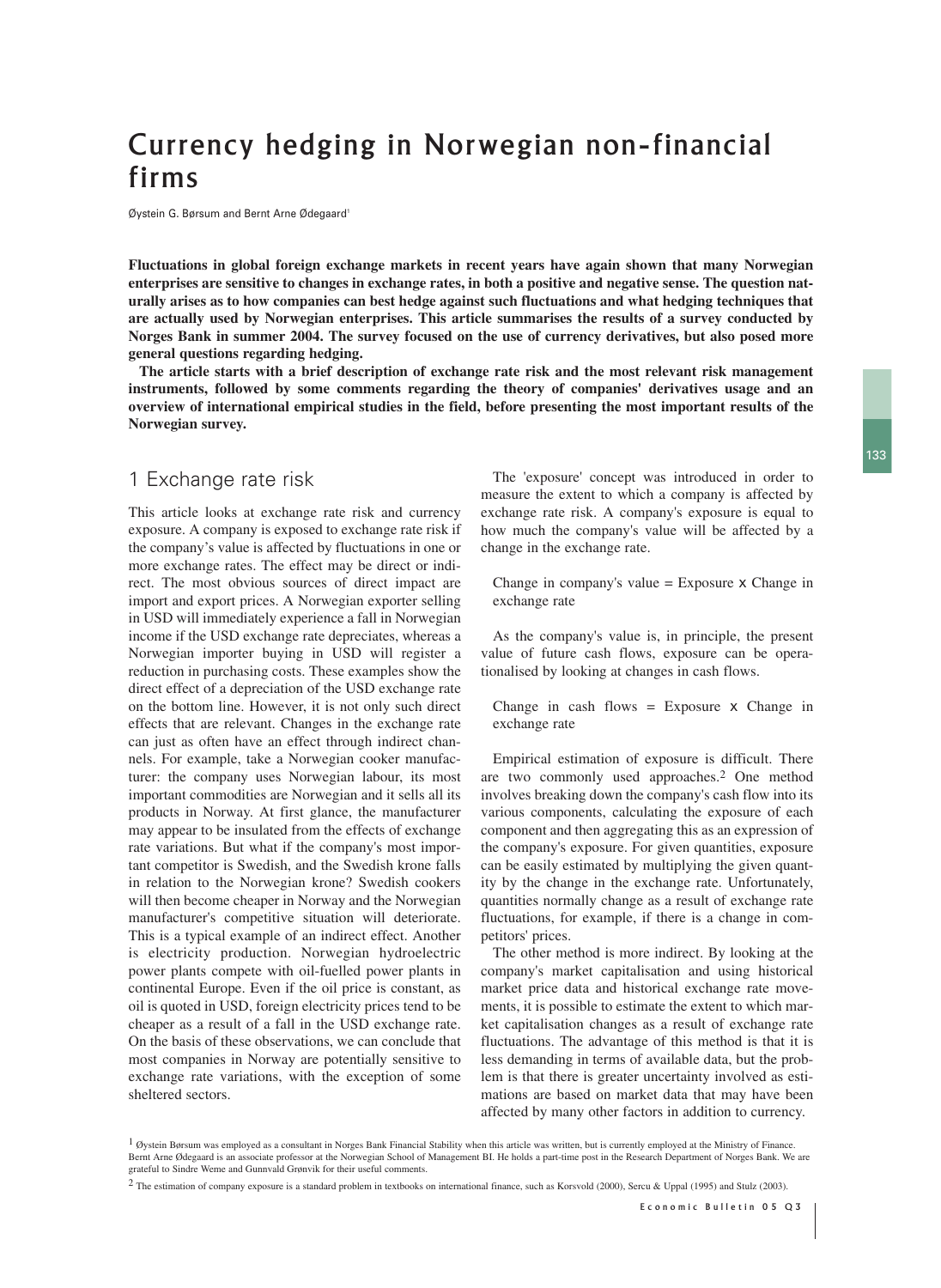Exposure can be broken down in different ways. For the purposes of this article, it is sufficient to divide exposure broadly into two categories according to time horizon: short-term or long-term.3 Obviously, it is easier to estimate exposure in the short term than it is in the long term. Short-term risk is usually easy to identify, as it is linked to transactions that have already been initiated. For given prices and quantities, exposure is proportional to the change in the exchange rate. In the longer term, there are more variables that may change over which one has varying degrees of control. Price and quantity can vary on both the input and the sales side. Thus it is more difficult to estimate long-term exposure, but possibly more important to do so. This type of longterm exposure is often called strategic exposure.

One key concept in any discussion about exposure measurement is natural hedging. This term is used for situations where income and expenses are denominated in the same currency. A Norwegian shipping firm operating in an international market will usually have both income and expenses in USD, which would only involve currency exposure if the profit is taken out in NOK. It is important to take account of natural hedges when measuring exposure as it is the net value of income and expenses in the same currency that is relevant for exposure. In a number of instances, the company can influence the degree of natural hedging, for example, by buying input factors in foreign currency rather than NOK.

In cases where there is no such natural hedge, it is possible to change exposure by buying financial derivatives. We will now give a brief overview of the relevant instruments.

## 2 Instruments for exchange rate risk management

Currency derivatives markets are some of the most active financial derivatives markets and have a long history. The most important instruments for risk management in the derivatives markets are forward agreements, swaps and options. An outright forward fixes the future exchange rate at a given value (the forward exchange rate) and a given future transaction date (the contract expiry date). Currency swaps also fall under this umbrella. A swap is closely related to a forward agreement. In both cases, future cash flows are fixed, but with a swap, both parties formally 'swap' cash flows. The easiest way to show the similarity with outright forwards is to say that a swap is equivalent to a portfolio of forward agreements. Options are the most advanced risk management instrument. An option is also an agreement that guarantees a set exchange rate at a set future date for a set amount of currency, but the holder may to choose to use the option or not. Options are thus asymmetrical instruments in that they can be used to hedge against negative results, but also give the holder the opportunity to benefit from positive results. This flexibility is reflected in option premiums.

The most recent study on derivatives by the Bank for International Settlements (BIS, 2004) shows that traditional instruments are the most widely used instruments. Table 1 summarises figures for daily turnover in global foreign exchange markets by transaction type.

| <b>Table 1</b> Global foreign exchange market turnover by transaction |
|-----------------------------------------------------------------------|
| type. Daily average. In USD billions                                  |

|                             |                | World                | Norway |                       |  |  |  |
|-----------------------------|----------------|----------------------|--------|-----------------------|--|--|--|
|                             |                | April1995 April 2004 |        | April 1995 April 2004 |  |  |  |
| Spot transactions           | 494            | 621                  | 3.4    | 27                    |  |  |  |
| <b>Currency derivatives</b> |                |                      |        |                       |  |  |  |
| - Forwards                  | 647            | 1173                 | 4.2    | 11.7                  |  |  |  |
| - Options                   | 41             | 117                  | $46*$  | $49*$                 |  |  |  |
| - Other                     | $\mathfrak{p}$ | 1                    |        |                       |  |  |  |

\* Figures in USD millions.

The table shows global foreign exchange market turnover. The figures are based on average daily turnover in April in USD billions as stated in the BIS study, "Triennial Central Bank Survey of Foreign Exchange and Derivatives Market Activity in April 2004". The figures for Norway are from Norges Bank.

As the table shows, forward exchange agreements have the highest turnover. The umbrella term includes different types of agreement, outright forwards and swaps. Globally, there has been a marked increase in the use of currency options. This is not reflected in the figures for Norway for technical reasons, as options agreements are signed with counterparties that do not report to Norges Bank. In addition to these instruments, other derivatives are also traded and are included in the group "other" in Table 1.4

A common feature of most financial foreign exchange agreements is that they are not traded on an organised exchange. They are bilateral agreements between two parties that generally involve large banks as either a broker or one of the parties to the agreement.

For the purposes of this article, it is not necessary to know how derivative instruments are priced. It is sufficient to note that active markets such as global foreign exchange markets will involve more or less free competition so that the price of a hedging transaction will be very close to the transaction's "fair value."

## 3 Companies' exchange rate risk management

We will now look at the possibilities and motives companies may have for hedging exchange rate risk. Loderer & Pichler (2000) provide a useful classification into four possible strategies for corporate exchange rate risk management:

- Avoid risk, for example by invoicing in domestic currency or avoiding transactions that expose the company to exchange rate risk. The latter is difficult

<sup>3</sup> Accounting exposure, transaction exposure or strategic/long-term exposure are alternative categories that focus more on the source of exposure. Accounting exposure includes all the items on the profit and loss account or balance sheet that are affected by changes in the exchange rate. Transaction exposure involves incoming and outgoing payments, i.e. cash flows that are affected by changes in the exchange rate.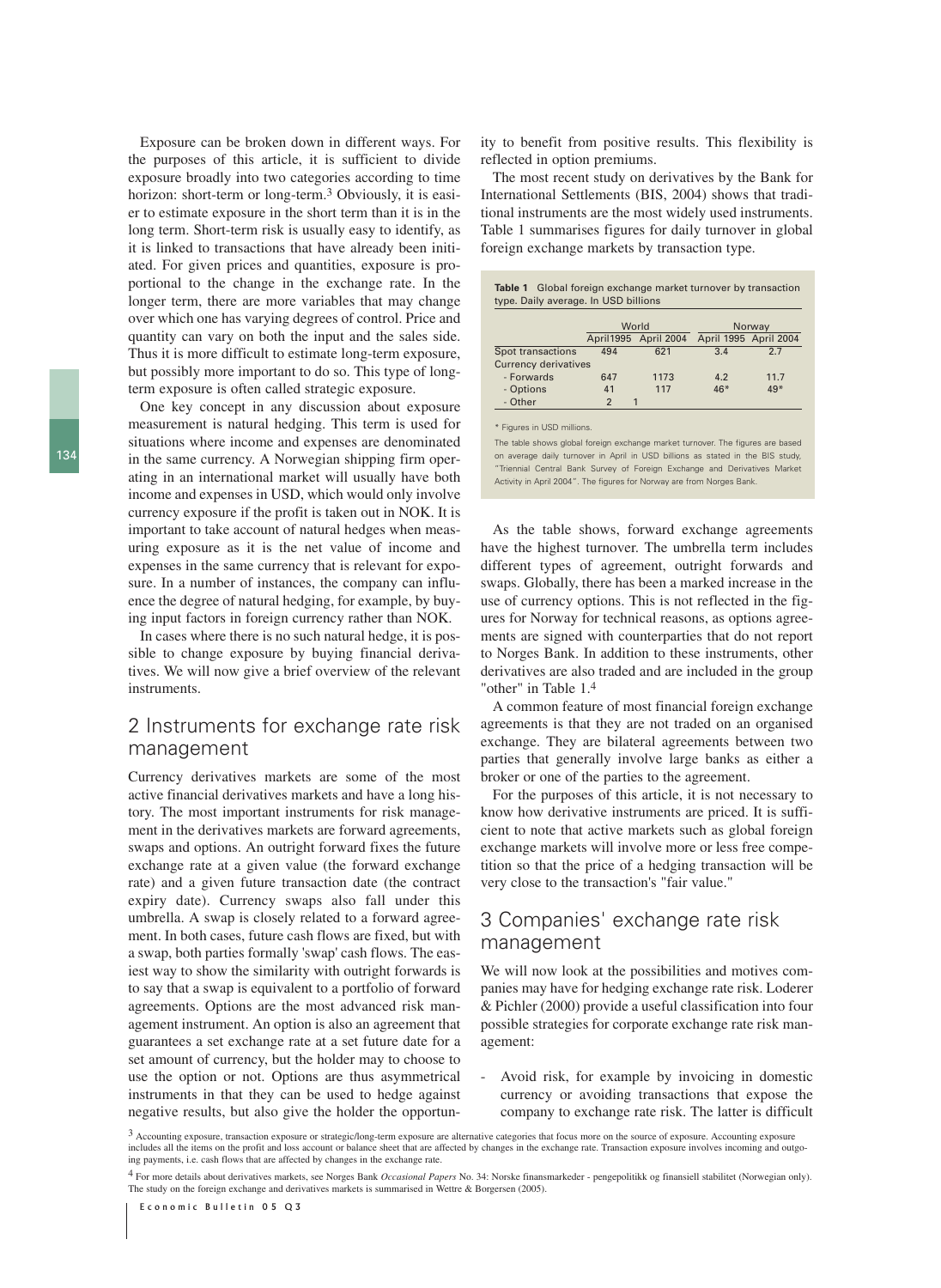in an economy as open as the Norwegian economy.

- Reduce the risk of loss. A Norwegian exporter exporting to the EU can, for example, move production to the euro area. This is not the same as avoiding risk, as profits are exposed to risk when they are transferred back to Norway.
- Pass on risk to others. In this case there are three possible strategies:
	- Hedge, e.g. by means of forward agreements.
	- Insure, e.g. by means of currency options.
	- Diversify, e.g. by spreading exchange rate risk over several currencies.
- Choose to bear the risk. Choosing to assume risk is a rational decision as long as the risk is deemed to be acceptable.

This list shows the possibilities a company has to change its risk exposure, but not the motives a company may have for making such choices. Many people think that the term hedging is synonymous with the elimination of all risk or uncertainty. But that is not the case. Financial theory teaches the important lesson that in order to achieve a return that exceeds risk-free interest, one has to assume risk. Hedging is thus a matter of choosing what risk one is willing to assume.

From a theoretical point of view, let us look at motives for companies' risk management in general. It may seem surprising, but financial theory argues that a company's risk management strategy fundamentally has no effect on the company's value. One argument for this is that a company's owners may not be willing to pay for something they can do themselves. If the company shareholders want to hedge against exchange rate risk, they can do so themselves and will not pay the company to do so. Another way of looking at the same argument is that when a hedging transaction is initiated, the transaction has a present value of zero for both parties. Entering into a contract with zero present value does not change the value of the company.

Within a theoretical framework, if risk management is to have any value it is necessary to take into account imperfections in the capital markets. One standard argument is linked to insolvency costs and more generally, the costs of financial crises. If there is a real danger of a company going bankrupt, it will incur increased costs. Suppliers' terms and conditions will not be as favourable, banks will demand higher funding rates, etc. Hedging can be used to avoid negative results that would lead to insolvency. Saga Petroleum's forward sales of oil a number of years ago is a well known Norwegian example of this. At a time when the oil price was falling towards USD 10, Saga entered into forward agreements that fixed their selling price. The oil price then picked up shortly afterwards and has subsequently never been anywhere near USD 10, so in retrospect, the transaction gave rise to losses. But this must be seen in

the context of the company's situation at the time. When the forward sale was agreed, the oil price was so low that if it had fallen by only an additional half dollar, Saga would in all likelihood have gone bankrupt. By fixing the oil price, they were protected against such a negative outcome. The fact that the forward agreement also precluded the possibility of any gains if the oil price were to rise again was of less importance given the company's critical situation.

Hedging may also be linked to tax considerations. Progressive company taxes may mean that a company prefers its profits to vary as little as possible, which can be achieved with hedging. However, this effect is not particularly important.

Of more importance are the potential costs for a company in connection with acquiring new investment capital. It is always cheaper for a company to finance investment by means of retained earnings than by acquiring new capital or new debt. The use of financial instruments to hedge cash flows allows companies to enhance budgeting and reduces the likelihood of having to procure new expensive capital.

The arguments above apply to large companies with well-diversified ownership, where each stakeholder's position in the company is a small part of the owner's total portfolio, as is often the case for listed companies. This approach is less effective for small, non-listed companies. In companies where the manager and owner are often the same person, the owner is by no means sufficiently diversified. In such cases, the owner's risk aversion will mean that he or she would rather that the company manage the risk, including non-systematic risk.

The main conclusion is that risk management itself does not boost a company's value, as long as the risks against which the company is covered are non-systematic. Foreign exchange fluctuations are, however, a rather special source of risk, as a currency is linked to a country's macroeconomy. The effects of changes in the exchange rate will therefore be more wide-reaching and are more likely to be systematic. In order to understand what is meant by systematic risk, it may be useful to consider how capital markets price companies, for example, using the capital asset pricing model (CAPM). The only risk that is relevant to prices is the covariation between a company's cash flow and the market. If the exchange rate affects a company's capital flows and the macroeconomy (i.e. the market) at the same time, the change in the exchange rate will be reflected in the company's beta value. Exchange rate fluctuations are a source of systematic risk and therefore relevant to how a company is priced. Company owners should therefore be more open to the idea that exchange rate risk management is important.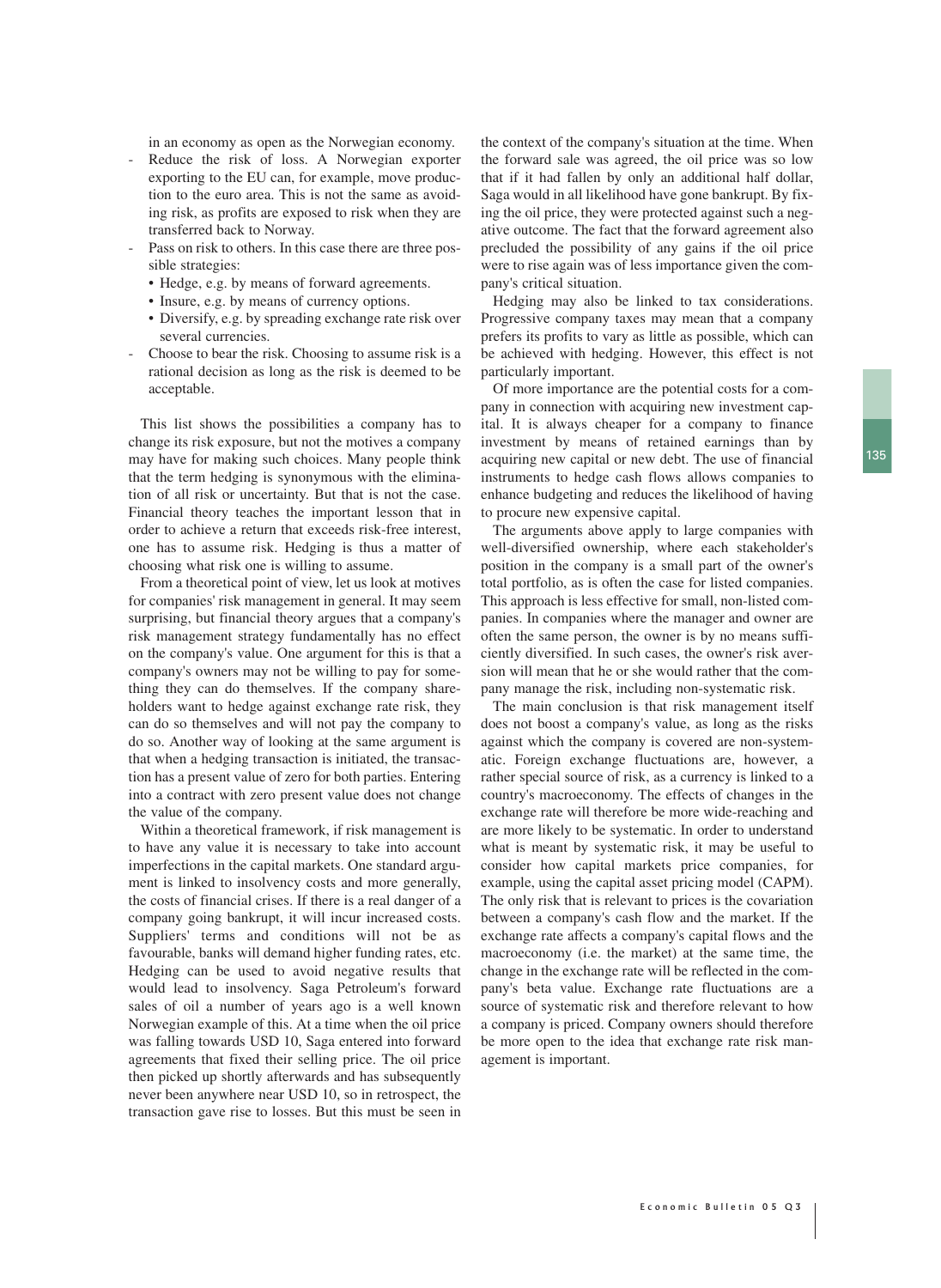#### 4 International empirical studies of non-financial firms' currency derivatives usage

Our knowledge of companies' derivatives usage is primarily derived from academic studies. These can be divided into two types, depending on the method used.

The first type is based on available official data for companies' derivatives usage, i.e. from annual reports. These studies look at a large selection of companies and collect data for the whole sample. Thus there are no biases in the sample. The problem is the lack of relevant information in annual reports. Until fairly recently, accounting standards required little information about hedging transactions. Reporting was therefore, at best, in the form of notes to the accounts. The data are therefore summarised fairly crudely, for example, whether companies use derivatives and what type of risk is hedged (primarily exchange rate risk, interest rate risk and commodity price risk). The most interesting foreign exchange survey of this type is by Géczy et al. (1997).

This sort of empirical study is complemented by surveys based on various types of questionnaire. The advantage of this method is that it is possible to ask more qualitative questions about the motives for hedging. It is also possible to gather more detailed data from other sources and combine them with questionnaire results. However, questionnaires rely on participants' good will, which can lead to systematic biases in the sample. The most quoted survey of this type is Bodnar et al. (1996, 1998).

The surveys mentioned look at US or multinational companies, but similar surveys have also been carried out in other countries. The most interesting ones are, of course, those that were carried out in countries with which it is natural to compare Norway, such as Sweden (Alkebäck & Hagelin, 1999), Finland (Hakkarainen et al. 1998), Belgium (DeCeuster et al. 2000), the Netherlands (Bodnar et al. 2002) and Germany (Bodnar & Gebhart 1999). An international comparison of such surveys is presented in Bartram et al. (2003).

In summary, the surveys show that derivatives usage in non-financial firms is high. The share of companies using derivatives ranges between 40 per cent and 60 per cent, with minor variations across countries. Exchange rate risk is the most frequently hedged risk, followed by interest rate risk. Exchange rate risk is hedged less in the US than in other countries, which reflects the relatively smaller role that imports and exports play in the US economy. Another observation is that the largest companies hedge the most. The most common explanation for this is economies of scale. As hedging instruments are relatively sophisticated, companies must have the necessary expertise to make the use of such instruments viable. Only management in companies over a certain size will be able to acquire knowledge about relevant hedging techniques.

Loderer & Pichler (2000) should also be mentioned. This questionnaire is more directly focused on companies' assessment of exchange rate risk and not more generally on the use of derivatives. The survey was conducted among Swiss multinational companies. The main conclusion is that companies are not particularly active in assessing their exchange rate risk exposure and to a large extent rely on the natural hedging of exchange rate risk through pricing in domestic currency, etc.

It must be emphasised that the surveys discussed look at this from the user side, i.e. why companies use hedging instruments and derivatives. Statistics from derivatives markets for turnover, distribution by instrument and total volume are also available. The BIS survey (2004) mentioned earlier is a good example of this kind of survey. However, such data provide little indication of the end-user's individual hedging motives and practices.

# 5 Norwegian survey of Norwegian non-financial firms' currency hedging practices

In summer 2004, Norges Bank conducted a major survey of Norwegian companies' currency hedging practices. The questionnaire was sent to Norwegian nonfinancial firms, selected from sectors with currency exposure. Financial companies were not included as they are often suppliers as well as users of hedging products. In order to include the largest companies in each sector, the questionnaire was sent to 125 companies listed on the Oslo Stock Exchange. The remaining companies in each category were selected randomly.

| Table 2. Overview of sample                  |                   |                     |       |  |  |  |
|----------------------------------------------|-------------------|---------------------|-------|--|--|--|
| Type of company                              | Listed<br>company | Random<br>selection | Total |  |  |  |
| No. forms distributed                        | 125               | 455                 | 580   |  |  |  |
| Share of total                               | 22%               | 78%                 | 100%  |  |  |  |
| No. responses received                       | 61                | 153                 | 214   |  |  |  |
| Response rate                                | 49%               | 34%                 | 37%   |  |  |  |
| No. respondents without<br>currency exposure | 5                 | 41                  | 46    |  |  |  |
| No. reponses excluded for<br>other reasons*  | 5                 | 35                  | 40    |  |  |  |
| No. responses on which<br>analyses are based | 51                | 77                  | 128   |  |  |  |
| Share of total                               | 40%               | 60%                 | 100%  |  |  |  |

\* Part of group structure, incomplete or inconsistent answers

A summary of the response to the questionnaire is shown in Table 2. Only 37 per cent of the forms were returned. Even though this may seem like a small share, it is in fact a higher response rate than is normal for comparable international surveys, where the response rate is typically around 20 - 25 per cent. It is also worth noting that the response rate was higher among large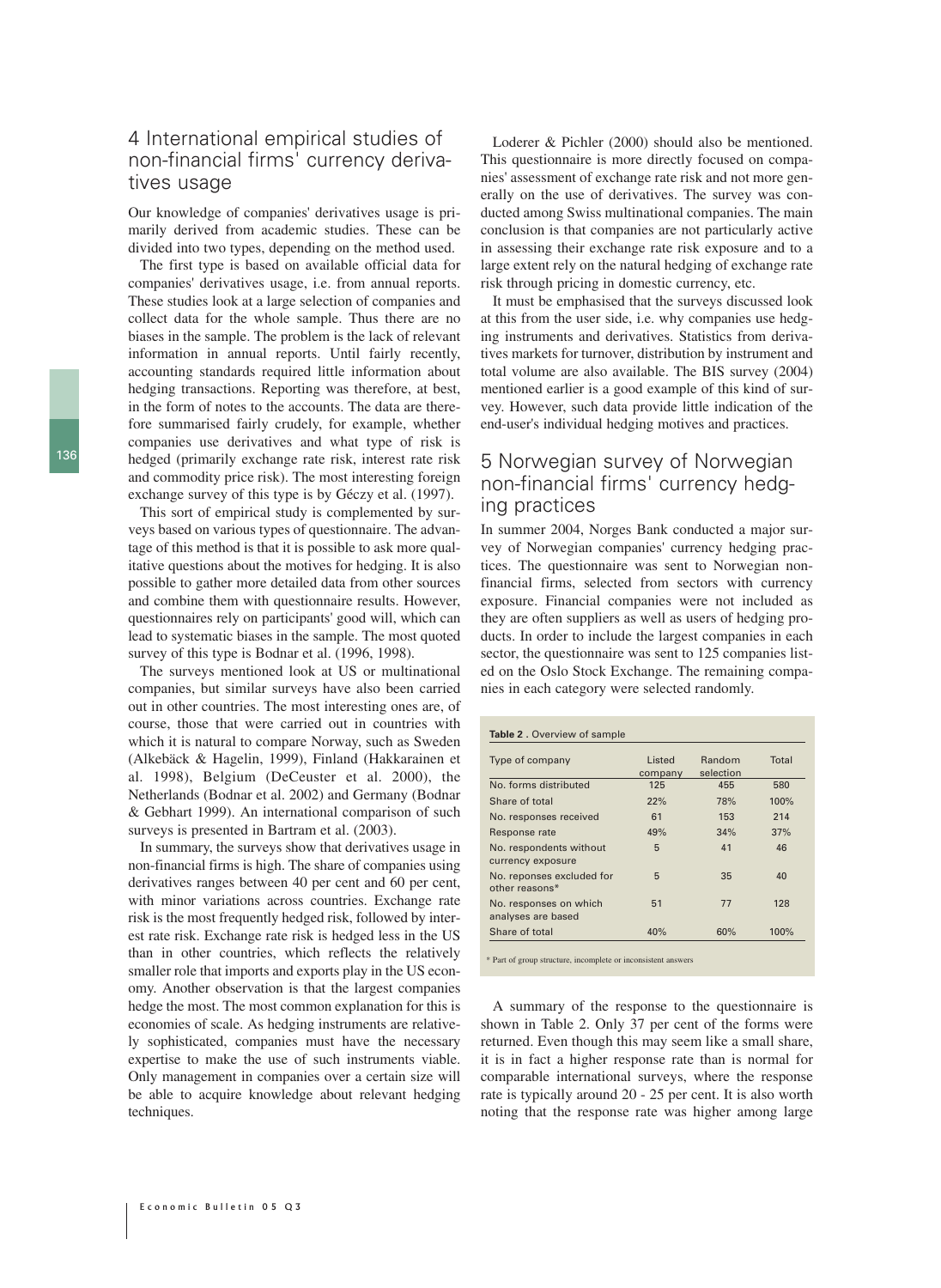companies than among small companies. If larger companies have a more active policy on exchange rate risk this might result in an imbalance in the sample. Chart 1 shows the distribution of companies that responded by sector. The most important sectors in terms of foreign exchange considerations are well represented.

#### *5.1 How do companies view their exposure?*

In the survey, companies were asked to state their shares of income and expenses in foreign currency. The differential between income and expenses in foreign currency (net foreign currency income) constitutes a company's net currency exposure before any currency derivatives are used, providing that the foreign currency income and foreign currency expenses are in the same currency or in currencies with a high correlation. The survey does not specify the currencies to which the companies are exposed and we assume here that net foreign currency income can be used as an estimate of net currency exposure. If a company uses natural hedging techniques extensively, income and expenses in foreign currency should be roughly the same. Chart 2 shows the share of companies with different combinations of income and expenses in foreign currency.

To put the figures into perspective, it is useful to compare them with national accounts figures. In 2003, exports accounted for 43 per cent and imports for 28 per cent of GDP. The majority of the companies in the survey answered that the share of both income and expenses in foreign currency was less than 25 per cent. One possible explanation for this difference is that oil exports are concentrated in only a few of the largest companies, so that the average company in the survey has lower imports/exports figures.

The largest group comprises companies with a relatively low share of both income and expenses in foreign



**Chart 2** Share of income and expenses in foreign currency



Percentage share of companies with income and expenses in foreign currency in a given interval. Larger circles indicate a larger share of all companies.

currency. Net exposure will generally be limited for all companies with a more or less equal share of income and expenses in foreign currency. Over one third of the companies in the survey are in this position, which indicates a high degree of natural hedging in relative terms.

In the lower right hand corner of the chart are companies with a larger share of expenses in foreign currency than income (net expenses in foreign currency). In this category, there is a clear predominance of companies selling consumer goods and companies that use imported capital goods as input factors. For this group, changes in the exchange rate will have a moderate effect on total expenses. Of the companies with no income in foreign currency, only a few have a high share of expenses in foreign currency, which presumably shows that expenses accruing in Norway such as wages, local rent and distribution constitute a considerable share of these companies' total expenses. Most companies with substantial net exposure are companies with a higher share of income in foreign currency than expenses (net income in foreign currency). These companies are shown in the top left-hand corner of the chart. There is a strong predominance of electricity, manufacturing and fishing companies in this category. One important reason for this may be that natural hedging techniques are not sufficiently available to these companies, as their operations are based on the use of specific Norwegian commodities.

In addition to income and expenses figures, companies were also asked to state the exposure of their balance sheet items to changes in the exchange rate. Chart 3 shows that the spread of assets and liabilities in foreign currency is far smaller than the distribution of income and expenses in foreign currency. Two thirds of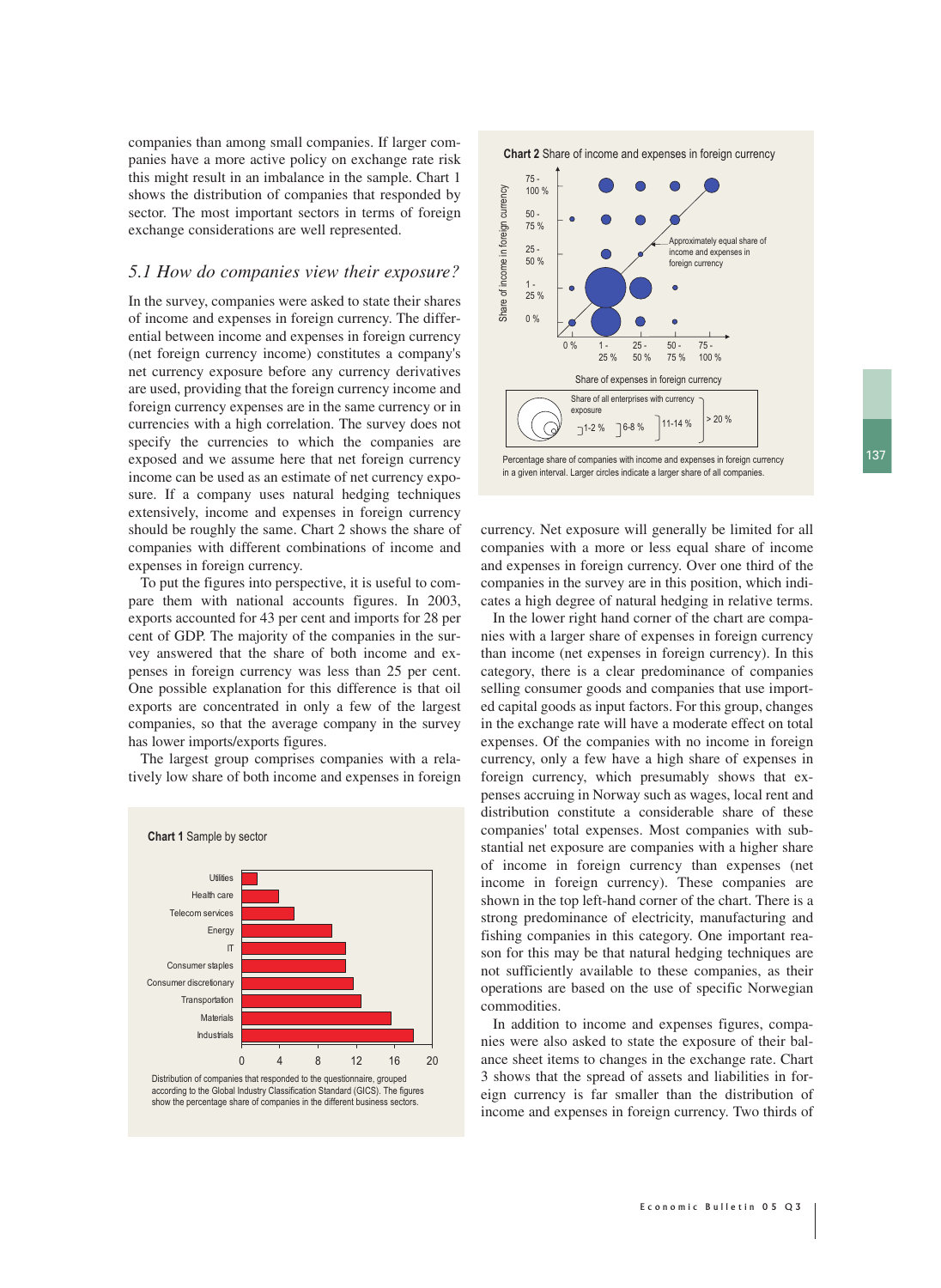

a given interval. Larger circles indicate a larger share of all companies.

the companies exposed to exchange rate risk hold only a small share of assets and liabilities in foreign currency or none at all. No more than 16 per cent of the companies have more than half their assets in foreign currency, and in this category there is a marked predominance of shipping firms and companies in the energy sector, most of which are large, listed companies. The concentration of assets in NOK shows that Norwegian companies' operations are still largely based in Norway. The globalisation of companies occurs to a greater extent through trade with other countries than through relocation abroad.

There is generally a fairly close match between the share of assets and the share of liabilities in foreign currency. Very few companies have a large share of assets and a small share of liabilities in foreign currency (top left-hand corner of chart) or the opposite (lower righthand corner of chart). This indicates that companies place more emphasis on the natural hedging of assets and liabilities. At the same time, there are a number of companies with limited net exposure to assets and liabilities in foreign currency. One reason for this may be that the company is trying to use liabilities in foreign currency to offset its expenses in foreign currency, thereby achieving natural hedging of the company's income in foreign currency, despite the fact that the company then incurs a balance sheet risk. Chart 3 can be interpreted as indicating that companies accept some, but not a high level of balance sheet risk. One of the reasons for this is probably that it is easy to influence the composition of liabilities, for example, by replacing a loan in NOK with a loan in a foreign currency.

Once a company has used the desired natural hedging techniques, it is left with net currency exposure in the form of net income in foreign currency and net assets in foreign currency. If the company wants to change this exposure, it must do so through currency derivatives.

#### *5.2 How and to what extent do Norwegian companies engage in hedging?*

Chart 4 shows that 91 per cent of the companies that responded said that they use one or more forms of currency hedging. These different forms include the use of currency derivatives, natural hedging techniques, invoicing in NOK, relocation, etc. Currency derivatives are the most frequently used form of hedging, with 61 per cent of companies using derivatives. Natural hedging is also widely used, with 43 per cent of companies responding that they use such techniques. One form of natural hedging is to buy input factors in the same currency as is used in invoicing. In this way, both income and expenses fluctuate in line with changes in the exchange rate and these fluctuations offset each other totally or in part. Another form of natural hedging is to raise loans in the same currency as the company's assets. In this way, any exchange rate adjustments to items on the company's balance sheet offset each other so that the net effect on the profit and loss account is reduced. From the sample, 31 per cent of the companies hedge against exchange rate fluctuations by invoicing foreign customers entirely or partially in NOK. Another way of hedging against exchange rate fluctuations is to move parts of the business operations abroad; 9 per cent of the companies said that they have relocated or plan to relocate abroad. It is worth noting that other factors, such as Norwegian wage levels or market proximity, and not just currency hedging, are also important when a company is considering relocation.

Further information can be gleaned by looking at the degree of hedging. Chart 5 shows the degree to which companies hedge net income in foreign currency; 36 per



Percentage share of respondents that use different currency hedging techniques. The different shares in the chart add up to more than the total of 91% that use currency hedging, as several companies use one or more types of hedging in parallel.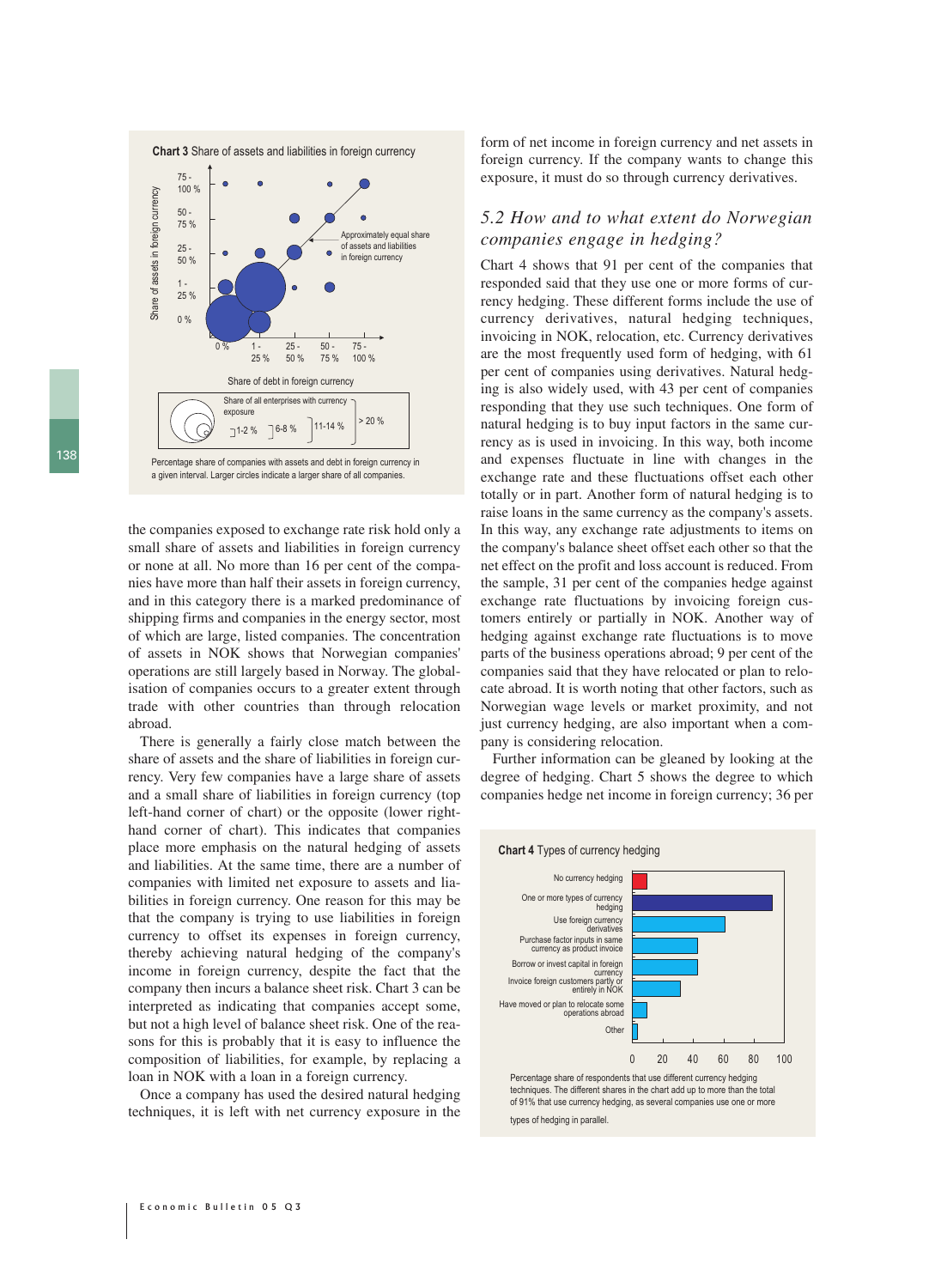

cent of the companies that responded do not hedge net the use of different types of derivatives by hedging purincome in foreign currency, 47 per cent hedge some, but less than 75 per cent of their net income in foreign currency and only 17 per cent hedge up to 100 per cent of their exposure. This shows that even though a large share of companies engages in currency hedging, the hedging is only partial. Hedging appears to be aimed at reducing - and not eliminating - exchange rate risk.

Chart 6 shows the degree to which companies hedge net assets in foreign currency. The picture here is clearer: a total of 64 per cent do not hedge net assets in foreign currency, which corresponds with the high degree of natural hedging for assets and liabilities in foreign currency.

### *5.3 Currency derivatives usage in Norwegian companies*

Companies typically use derivatives to hedge firm commitments and anticipated transactions. Chart 7 shows





**Chart 7** Distribution of derivative use and purpose



pose. Use of options is still considerably lower than forward exchange contracts, but the market is growing.

Some components are hedged to a further extent than others, for example, balance sheets are hedged less than transactions. A key observation is that derivatives usage increases when exposure is contract-related or shortterm (up to one year). Companies intuitively want to know what currency exposure they will actually have before hedging. If not, they may risk that the hedging instrument (for example, a forward agreement) actually increases their exposure rather than hedging an underlying exposure. This induces companies to hedge firm commitments rather than expected exposure, which also entails a preference for short-termism, as companies as a rule will have a better overview of exposure in the short term than the long term. Different factors, such as the degree of uncertainty associated with customer relations, may be of considerable importance to a company's choice of time horizon.

Chart 8 shows that the share of companies using currency derivatives increases in line with the size of the company, as also seen in all international empirical studies. The existence of economies of scale in derivatives usage is often given as an explanation. In this connection, it is interesting to note that medium-sized and small companies report that they invoice foreign customers in NOK to a much greater extent than large companies. In this way, the smaller companies seem to adjust to disadvantages of scale by transferring the exchange rate risk to their trading partners.

Another factor that appears to influence derivatives usage is net currency exposure. In Chart 8, companies are divided into three categories on the basis of their net currency exposure. The chart shows that companies with net income in foreign currency use currency derivatives to a greater extent than other companies. Even when adjusted for size, this difference is considerable<sup>5</sup>.

5 Small, medium-sized and large businesses are evenly distributed in all categories of exposure, with a slight predominance of large companies in the category with net income in foreign currency. However, this predominance is too small to explain the major difference in derivatives usage between such companies and other companies.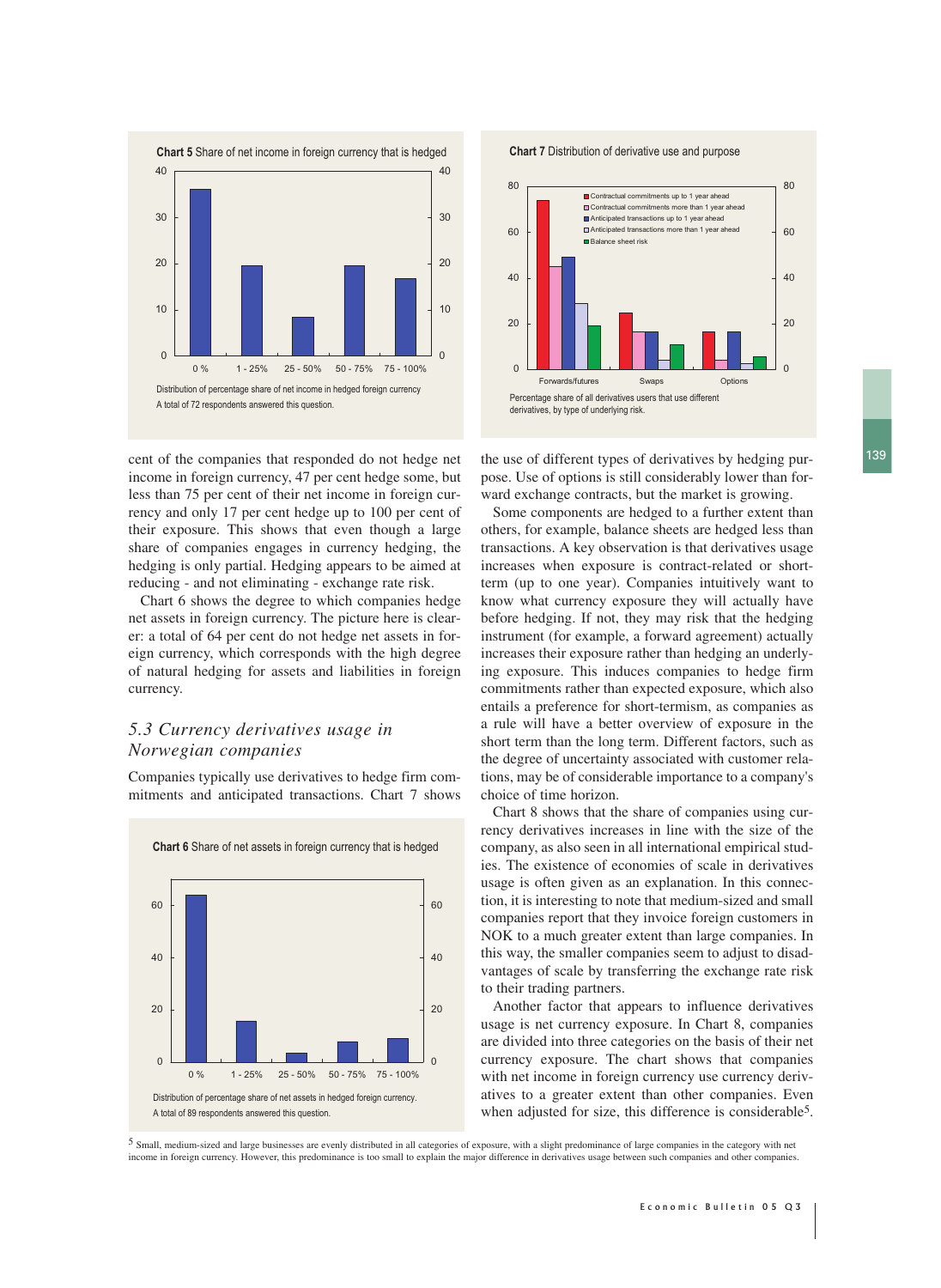

Share of companies using derivatives by category of company.

Firms in the category "net foreign currency expenses" have higher expenses than income in foreign currency. The opposite applies in the category "net foreign currency income

In the distribution by size, a third of the sample has a turnover of under NOK 150 million. These companies are described as small companies. A third of the sample companies have a turnover in excess of NOK 500 million and are called large. The last third are medium-sized companies.

The hedging rate also increases in line with the degree of net exposure in companies with net income in foreign currency. This means that the more net income in foreign currency a company has, the greater is their tendency to use derivatives, and the greater the share of net income in foreign currency that will be hedged. These companies limit the effect of exchange rate fluctuations in an intuitive way. The greater the exposure, the more they hedge. On the other hand, companies with net expenses in foreign currency tend to use derivatives to a lesser extent than companies with net income in foreign currency and other companies in general, despite the fact that the latter have lower net foreign exchange exposure. One reason for this could be that competition is lower in import markets so that changes in the exchange rate can to a greater extent be transferred to customers. If that is the case, the need for currency hedging among companies would be lower. Companies can then use the possibility of adjusting price lists as their currency hedging strategy.

In the survey, companies were also asked indicate the time horizon of their hedging. Chart 9 shows that 12 per cent of the companies using currency derivatives have contracts with maturities of over 3 years, whereas 44 per cent have contracts with maturities between 1 to 3 years, but for most of these companies, such contracts only account for a small share of their total derivatives holdings. Even though the figures in themselves show that the number of long-term currency derivatives is limited, they are considerably higher than turnover figures for the Norwegian market for currency derivatives. BIS (2004) shows that of all the currency derivatives sold by Norwegian financial institutions to non-financial companies, derivatives with a maturity of over one year account for only 1 per cent of turnover value. The reason for this difference is probably that the share of large companies included in the BIS survey is considerably larger than for the Norwegian corporate sector as a whole. Moreover, in our survey there is a predominance of shipping firms and companies in the power sector among users of long-term derivatives. It is possible that these companies also use foreign financial institutions when they buy currency derivatives, which are not included in the data for the Norwegian market.

On the other hand, most companies use short-term derivatives contracts (with maturity of up to one year). For 18 per cent of all derivative users, short-term contracts account for more than 75 per cent of their total derivatives holdings. Companies targeting the consumer segment of the market dominate among those who are the main users of short-term derivatives.

Overall, the Norwegian data show that currency derivatives usage is focused on short-term hedging. In an attempt to elucidate why the use of long-term currency derivatives is so limited, companies were ask to respond to a number of statements regarding barriers to and motivations for long-term hedging and derivatives usage. The companies had to give each statement a score to the extent that it applied to them. Table 3 shows the distribution of respondents for each alternative answer.

The responses show that the market environment for using long-term currency derivatives is regarded as satisfactory. Relatively few companies think that banks' prices are too high or that the collateral requirement is too strict. However, a few companies do think that the use of currency derivatives is complicated with regard to accounting practices. At the time that the survey was carried out, it was still unclear whether the new accounting standard IAS 39 for assessing derivatives would be implemented in the EU, but the survey does show that existing Norwegian accounting standards in this area are not seen to be a barrier. Most companies report that they



#### **Chart 9** Correlation between maturity and derivatives use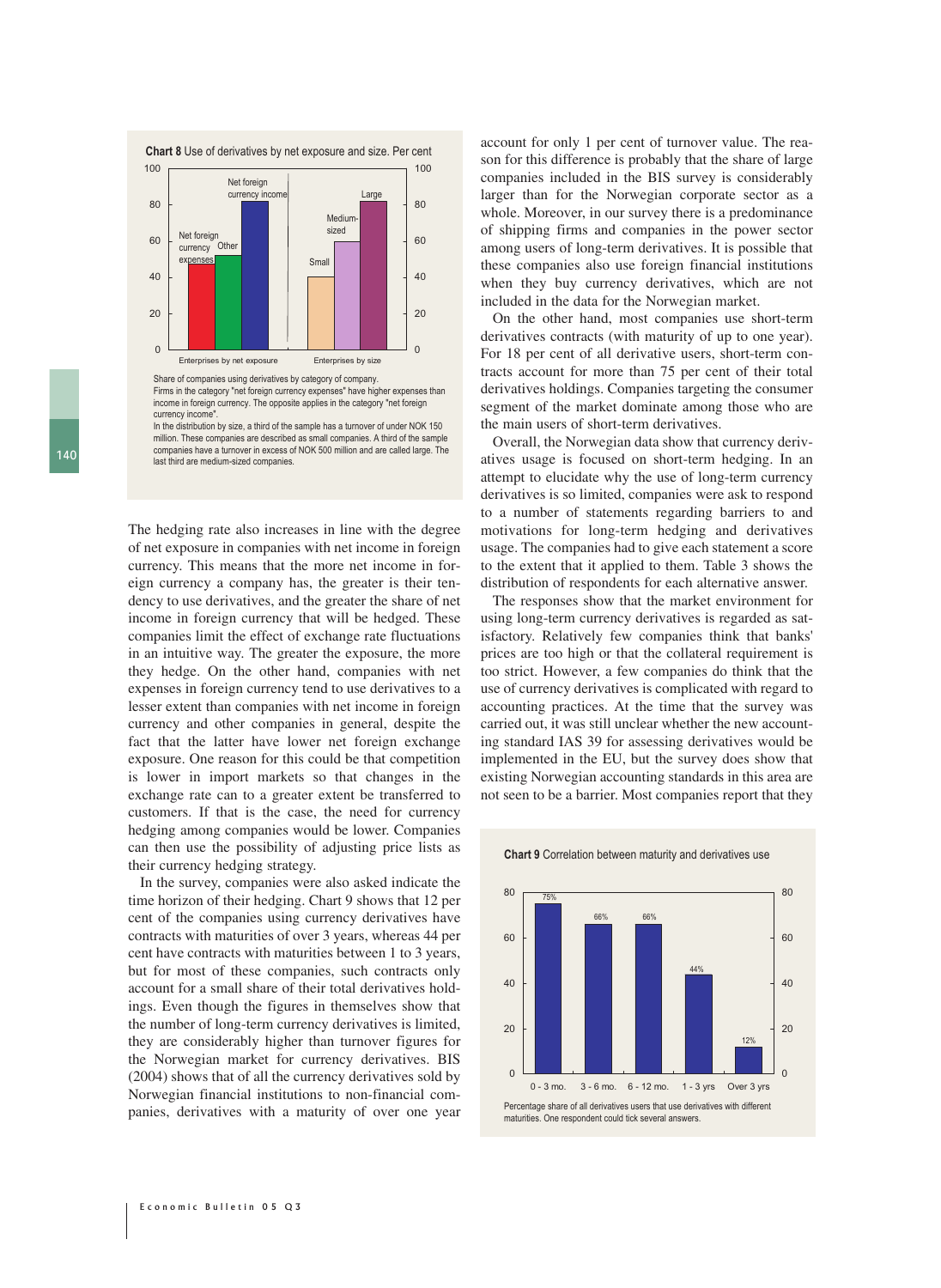**Table 3.** Views on long-term foreign exchange derivatives

| To what extent do the following                                                                           | Percentage share of response on scale from 1 to 5 (1=strongly disagree; 5=strongly agree) |                |     |     |     |            |  |
|-----------------------------------------------------------------------------------------------------------|-------------------------------------------------------------------------------------------|----------------|-----|-----|-----|------------|--|
| statements apply to your company?                                                                         | 1                                                                                         | $\overline{2}$ | 3   | 4   | 5   | Don't know |  |
| Long-term currency derivatives are<br>not offered to the company                                          | 50%                                                                                       | 7%             | 7%  | 5%  | 21% | 11%        |  |
| Long-term FX exposure cannot be<br>hedged using derivatives                                               | 45%                                                                                       | 14%            | 13% | 10% | 7%  | 12%        |  |
| The company does not prioritise<br>hedging long-term exchange rate risk                                   | 31%                                                                                       | 15%            | 18% | 12% | 18% | 7%         |  |
| Accounting practices for currency<br>derivatives make them difficult to use                               | 48%                                                                                       | 18%            | 12% | 6%  | 6%  | 10%        |  |
| Bank prices for long-term currency<br>derivatives (price, spread or premium)<br>are too high              | 30%                                                                                       | 19%            | 20% | 13% | 8%  | 11%        |  |
| Banks require credit assurance<br>for long-term currency derivatives<br>which makes them difficult to use | 41%                                                                                       | 22%            | 15% | 7%  | 5%  | 11%        |  |

are offered long-term derivatives contracts, but the ments are unfavourable. Reducing the owners' risk is a 141 respondents are divided on this point, with 21 per cent answering that they were generally not offered such contracts. One reason for the discrepancy here in relation to the other statements may be that such contracts are not marketed to customers if the bank already knows that the customer does not satisfy the collateral requirement. However, none of these supply-side factors and requirements seem to explain why currency derivatives with maturity of more than one year are used on such a limited scale. It is therefore interesting to note that so many companies, in relative terms, respond that they do not place emphasis on long-term exchange rate risk to a moderate or great extent.

#### *5.4 Hedging practices*

One advantage of using questionnaires is that it allows questions of a more subjective nature, which can be used to give more qualitative answers regarding hedging practices. The Norwegian survey therefore included a number of questions on companies' actual hedging practices. Several of the questions were motivated by existing hypotheses and some of the most interesting findings are presented below.

Companies were asked directly why they hedged exchange rate risk. Chart 10 summarises the responses. As many as 86 per cent say they hedge in order to reduce fluctuations in income and expenses in foreign currency. This underlines the fact that exchange rate risk is deemed to be important, which is further confirmed by the fact that 30 per cent of companies prioritise reducing the risk of financial distress. Liquidity problems were mentioned in the survey as an example of this. The result means that nearly one in three companies believe that foreign exchange fluctuations influence them to the extent that they may risk payment problems - and thus in the worst case, insolvency – if exchange rate movemotive for 43 per cent of the companies. This implies that many companies believe that exchange rate risk is important to owners and that companies think they are more able to hedge this kind of risk than the shareholders are, for example, by means of diversification.

A total of 21 per cent of companies are seeking to reduce capital expenses. In many cases, reducing the owners' risk will result in lower capital expenses, if there is a risk premium. In addition, the reduced risk of liquidity problems also diminishes the likelihood of defaulting on loans and could thus help to reduce borrowing costs. Lower capital expenses are therefore an indirect effect of currency hedging.

Very few reasons other than reducing risk are given as motives for using currency derivatives. Only 3 per cent of the companies want to exploit their foreign exchange expertise for speculation and profit purposes and only 9 per cent seek to exploit interest rate differentials between different currencies. One company in the sam-



more than one answer.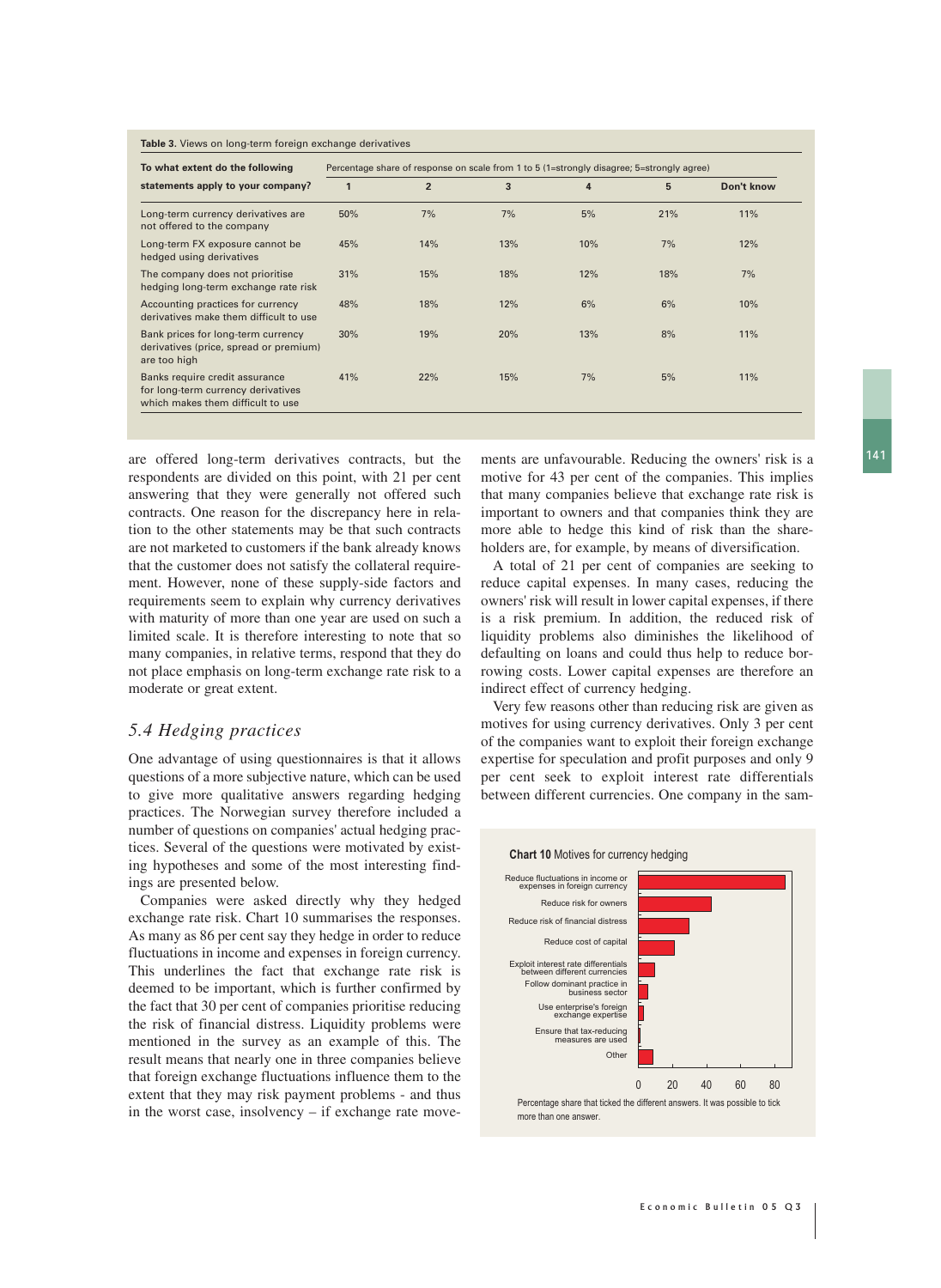**Chart 11** Methods for assessing risk



142 ple was motivated by the fact that tax-reducing items (such as loss carry-forwards) could be used. Simply following the prevailing practice in the sector was the motivation for only a few companies.

In order to find out in more detail how aware companies are of their foreign exchange exposure, the companies were asked if they had a foreign exchange strategy. A total of 70 per cent of the companies in the survey said that they had a foreign exchange strategy, of which 74 per cent had been approved by the board and 20 per cent had been approved by management. Only 6 per cent of companies with a foreign exchange strategy had not had it approved by a more senior body than the finance department. Even though the content of these foreign exchange strategies was not specified in the survey, this indicates that the companies are well aware of their foreign exchange exposure.

Another way of gauging how active companies are in relation to risk is to look at the methods used for assessing exchange rate risk. Chart 11 shows which methods companies use for measuring exchange rate risk. Only 25 per cent said that they did not use an explicit method for assessing their transaction risk. This means that more companies used currency hedging than those that had a method for measuring exchange rate risk. Roughly half of the companies responded that they estimated their exposure. This alternative captures widely varying measurement methods, from simple calculations to sophisticated methods. Of the more established risk measures, Value at Risk and/or Cash Flow at Risk were used by 24 per cent of the companies to assess transaction risk and by 14 per cent to assess balance sheet risk. A minority of companies used other methods.6

The results indicate that many companies adhere to simpler measurement methods to assess exchange rate risk. Simple methods may not only be one of the reasons why time horizons for currency hedging are relatively short, they may also be an attendant consequence. It is easier to keep an overview of short-term exposure, which places fewer demands on measuring. The most extreme consequence would be that if a company only hedges firm commitments, measuring instruments would not be necessary. The lack of measurement methods may then become a barrier to using long-term currency hedging. At the same time, it is important to point out that not all strategies and forms of hedging require the use of sophisticated measurement methods. It is therefore difficult to assess the results definitively without knowing more about the strategies used. Overall, it should be emphasised that the share of companies that do not use any method is relatively low. One conclusion is that the companies that responded to the questionnaire have an active attitude to currency risk.

The same instruments that are used for hedging can also be used for speculation. Only a small minority of the companies, 3-4 per cent, said that they used currency derivatives for profit and speculation purposes. A small number of companies indicated that they on occasion take on more risk than they would otherwise have done if they were not covered. With the exception of this minority, the survey shows that currency hedging and currency derivatives are used to reduce foreign exchange exposure and currency risk. Moreover, one in three companies state that their hedging practices involve making decisions based on exchange rate expectations and on whether the exchange rate is overvalues or undervalued. In 60 per cent of the cases where the company has a foreign exchange strategy, the strategy allows the company to have such an opinion on exchange rate movements. This indicates that in a number of companies, currency hedging is implemented not only to reduce risk, but also to achieve gains from changes in the exchange rate. The survey does not provide information on the extent to which the companies succeed in earning money in this way.

The survey also included a question about the extent to which sector standards are an important factor in companies' currency hedging. The reason for this question is that if all companies in a sector hedged their foreign exchange exposure in the same way, the effect of changes in the exchange rate would be the same for all companies. This type of mechanism would be particularly relevant to import markets and could help to explain why companies with net expenses in foreign currency use currency derivatives less than other companies. The survey results lend little support to this hypothesis. Very few companies responded that sector standards have influenced their currency hedging. It is particularly interesting to note how many companies say that they do not know the answer to this question. A prerequisite for adjusting to sector standards is familiarity with these practices. There is no clear pattern among the companies that did answer that they were motivated by and had adjusted to practices within their sector.

6 Value at Risk and Cash Flow at Risk are both "downside measures" of risk. Value at Risk is calculated for a portfolio of assets by looking at what the portfolio's maximum loss in value would be for given time horizons and probabilities. Cash Flow at Risk is a similar measure for a company's cash flows. A scenario analysis is carried out by selecting a set of probable "scenarios" for the variables that are being measured for exposure and then looking at how these scenarios effect the company's value. Stress analysis focuses more on "worst case" scenarios.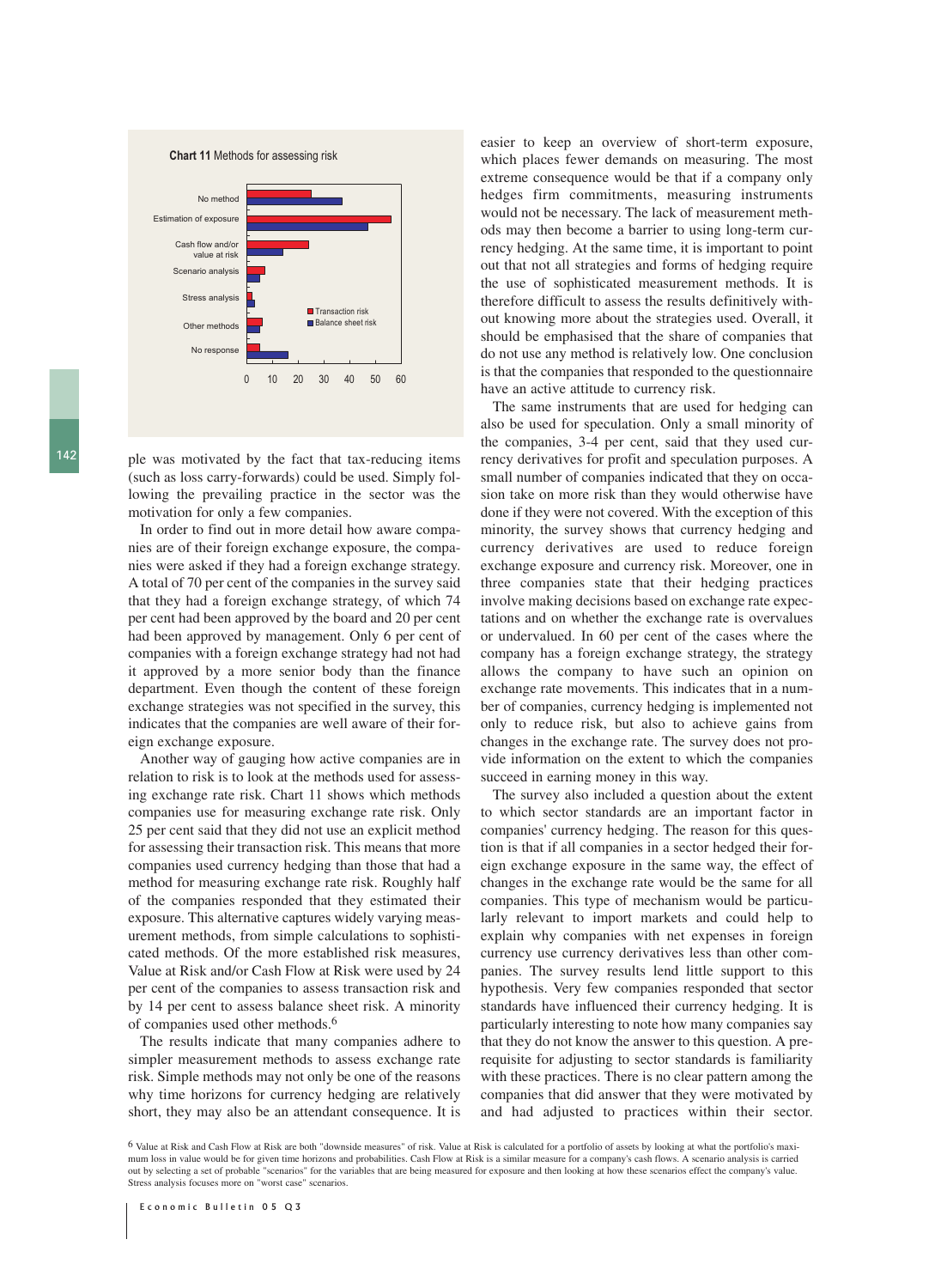| <b>Table 4.</b> Views on currency hedging practices |  |  |  |
|-----------------------------------------------------|--|--|--|
|-----------------------------------------------------|--|--|--|

| <b>Enterprise's actual currency</b>                                                                                               | Percentage share of responses on scale from 1 to 5 (1=strongly disagree; 5=strongly agree) |                |     |     |     |            |
|-----------------------------------------------------------------------------------------------------------------------------------|--------------------------------------------------------------------------------------------|----------------|-----|-----|-----|------------|
| hedging practice entails that                                                                                                     |                                                                                            | $\overline{2}$ | 3   | 4   | 5   | Don't know |
| the enterprise is not concerned about<br>which direction the exchange rate is mov-<br>ing in or whether it is over or undervalued | 18%                                                                                        | 17%            | 18% | 25% | 19% | 3%         |
| the enterprise sometimes takes<br>on more risk that it would otherwise<br>if it was not covered                                   | 38%                                                                                        | 23%            | 16% | 14% | 4%  | 5%         |
| the enterprise always hedges an agreed<br>share of net cash flow in foreign currency                                              | 29%                                                                                        | 11%            | 15% | 22% | 20% | 3%         |
| the enterprise's short-term exchange<br>rate risk (up to one year) is always<br>limited to a recognised maximum value             | 30%                                                                                        | 17%            | 17% | 20% | 11% | 6%         |
| the enterprise's hedging practice<br>entails an adjustment to the practices<br>in the sector as a whole                           | 28%                                                                                        | 13%            | 17% | 6%  | 4%  | 33%        |

However, there is uncertainty attached to the results on this point as the number of responses was negligible. One possible source of error is the interpretation of the word sector, as this has been left to the respondent's interpretation.

The survey also asked whether the companies used two simple hedging techniques. The first technique implies that the company's short-term currency risk (up to one year) is limited at any given time to a recognised maximum value. The other technique involves the company always hedging a given share of net cash flows in foreign currency. The distribution in Table 4 shows that hedging a fixed share of net cash flows is a more widely used technique than limiting maximum risk. However, in both cases, it seems that around 30 per cent of the companies only use the technique to a very limited extent. This shows that neither technique is used by all companies, but that each one is used by some.

As may be recalled from the theoretical presentation,



companies are entirely free to refrain from hedging. Chart 12 gives an overview of responses to the question of why the company does not use currency hedging. Given the companies that answered the question, currency hedging must be interpreted to mean currency derivatives usage. Only 23 companies answered the question and the results must therefore be interpreted with caution. However, two patterns clearly emerge. First, the most common reason for not hedging is that the risk is not deemed to be great enough or important enough. And second, it is obvious that the market environment for using currency hedging is not seen to be of any concern.

#### 6 Conclusion

The most important conclusions of the Norwegian survey are:

- The results that are comparable with international surveys show that Norway is on a par with the rest of the world.
- Nearly all companies with foreign exchange exposure use one or more forms of currency hedging. Derivatives are the most common form of currency hedging, but forms of natural hedging are also widely used. Most companies use several techniques.
- Companies that do not use currency hedging indicate that this is primarily because they have little exposure or because the company is sufficiently financially robust to cope with foreign exchange fluctuations.
- The companies that responded appear to approach exchange rate risk and hedging in a systematic and active way. Most companies have a foreign exchange strategy that has been approved by the management or the board. A large share of companies seek to measure their foreign exchange exposure.
- Derivates usage is higher among larger companies.
- Companies with net income in foreign currency use